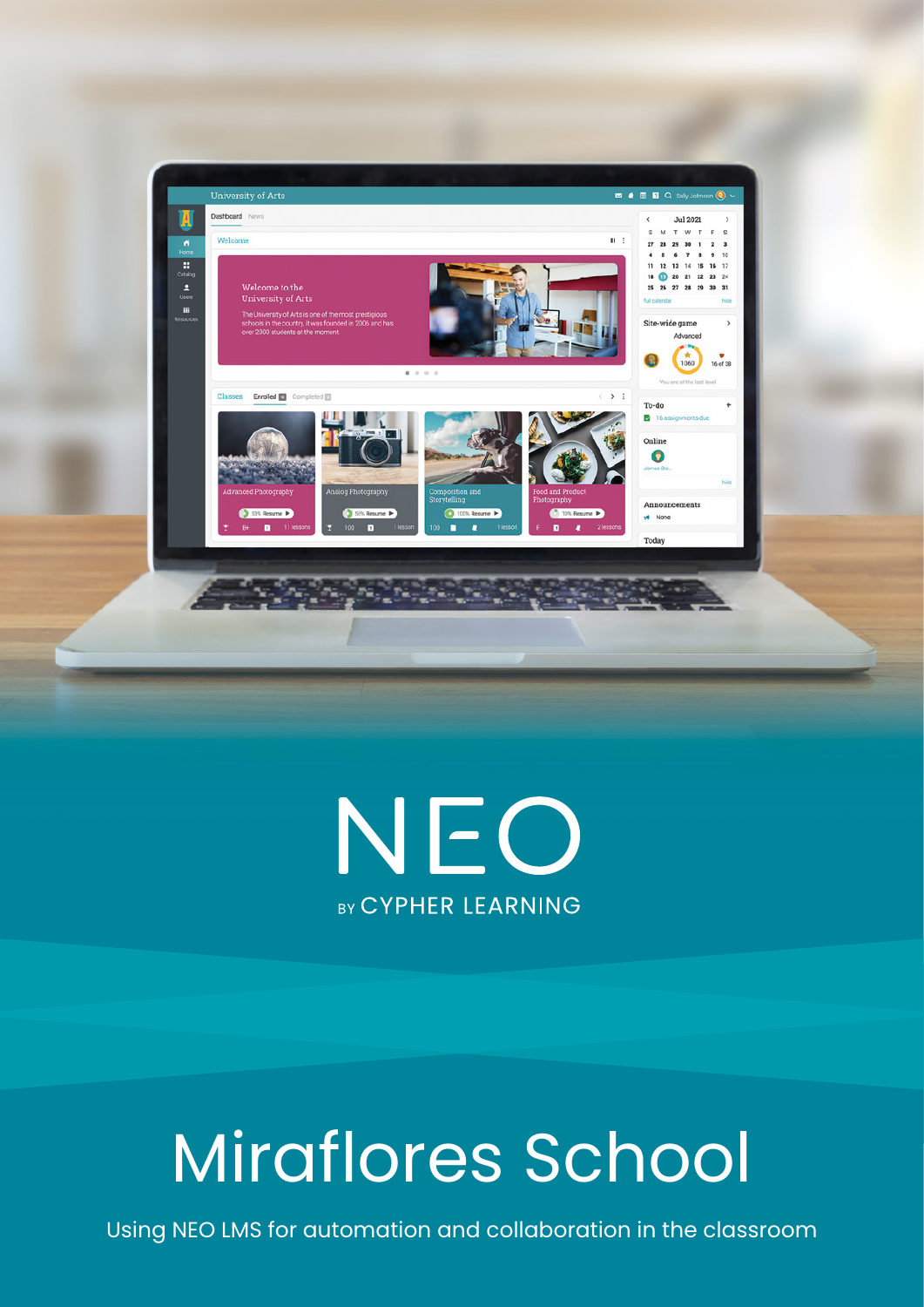#### Introduction

Miraflores School was founded over 60 years ago by a group of nuns from the congregation of the slaves of the Holy Eucharist and Mother of God.

Currently, the school has five campuses, one in the state of Guanajuato in the city of Leon, one more in the state of Morelos in the city of Cuernavaca, and three more in the state of Mexico in the municipalities of Toluca, Huixquilucan, and Naucalpan. The Miraflores Mexico School is located in the municipality of Naucalpan, in the west of the metropolitan area in Mexico City.

This school has 1,200 enrolled students and offers elementary, middle school, and high school levels. The Miraflores School is a private religious institution but with a cutting-edge pedagogical and technological background, which places it as one of the best educational institutions in the region.

*Find out how teachers and students at Miraflores School use NEO for automation and collaboration in the classroom.*

#### How did you choose NEO?

Dan Gerson Rodríguez Cazares, teacher: The educational model of the Miraflores School is characterized by offering a trilingual education in Spanish, English, and French, in addition to having all the technological advances in each of its classrooms.

The Miraflores School has been using NEO LMS for over five years. It began with a two-year pilot plan where teachers and students were prepared for the platform. Fortunately, three years ago the educational authorities made the decision to use NEO as the official platform of Miraflores School.

### How has NEO helped you to improve educational dynamics?

Dan Gerson Rodríguez Cazares, teacher: Ever since its implementation, NEO has allowed us to develop new methodologies, work by project, work by group and, work not only physically but also electronically.

Thanks to NEO, we can design content, communicate directly with our students, provide feedback for each of their activities, check the gradebook at any time and generate more dynamic activities within the classroom.

### How do students use NEO in the classroom?

Duna - Student at Miraflores: Teachers use NEO to evaluate us. They use either multiple-choice questions or open questions.

As students, we work on essays or projects on the same platform or they divide the class into teams so that we can collaborate. There is also a Forum where we can discuss different topics as a class and we can vote for the answer we like best. The calendar gives an overview of the upcoming tasks which is good for completing tasks in our own time.